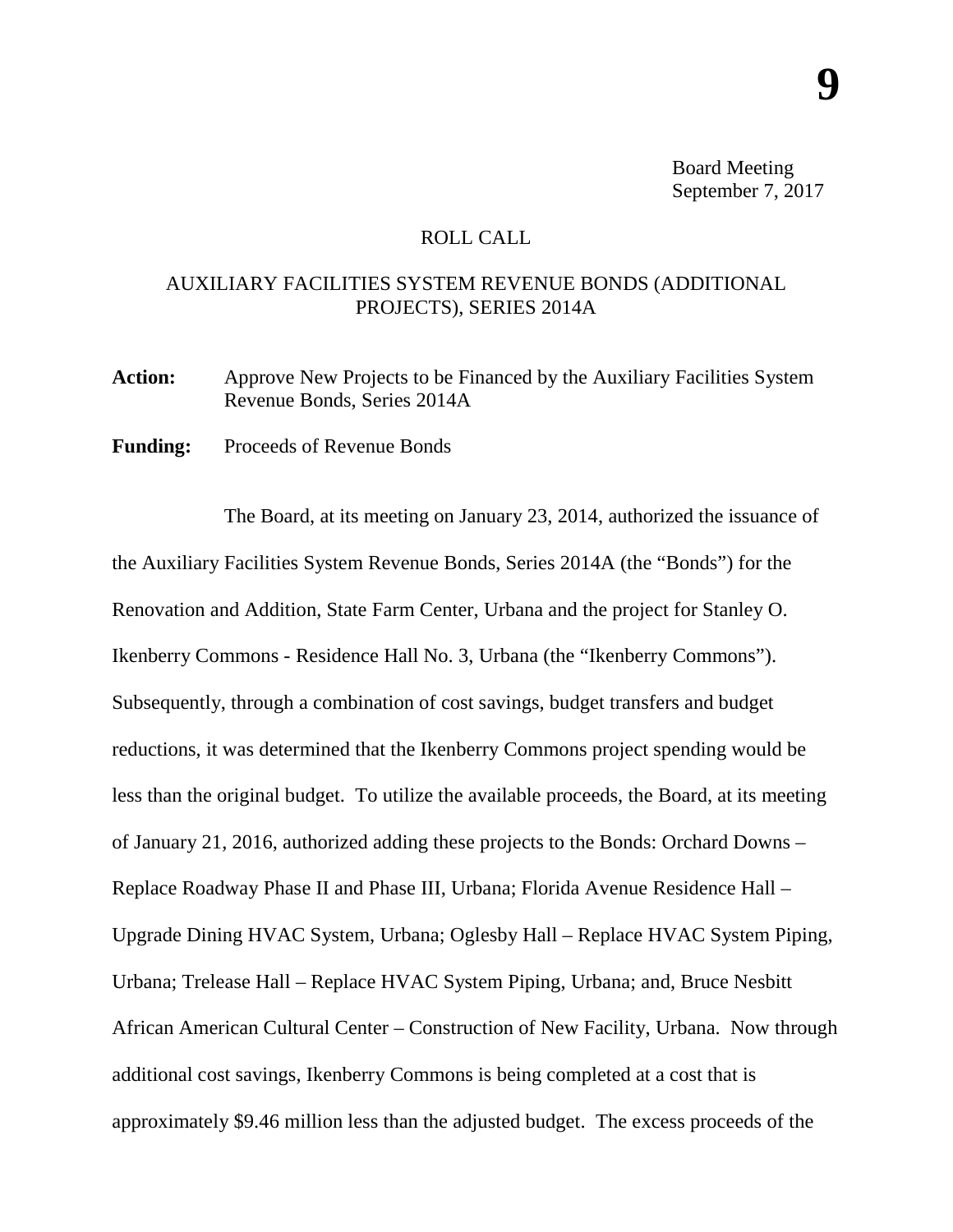Bonds resulting from the reduced project cost must be used for an Auxiliary Facilities System purpose. The Urbana Housing Division, with the concurrence of the Chancellor, recommends utilizing a portion of the excess proceeds for these projects: Illini Union Facility – Window Replacement, Urbana; Illini Union Facility – Improvements to Infrastructure, Urbana; and, the Renovation and Addition, Dining Facility, Illinois Street Residence Hall, Urbana (collectively, the "Additional Projects").

In order to proceed with the project, the Vice President/Chief Financial

Officer and Comptroller recommends that the Board approve:

- [1](#page-1-0). The revised list of projects as shown in Attachment A.<sup>1</sup>
- 2. Adoption of a Second Amendment to the Twentieth Supplemental System Revenue Bond Resolution for the purpose of using the excess Bond proceeds to fund the construction of the Additional Projects, in substantially the form now before the Board.
- 3. Adoption of a Tax Certificate in substantially the form now before the Board.

The Board action recommended in this item complies in all material

respects with applicable State and federal laws, University of Illinois *Statutes, The* 

*General Rules Concerning University Organization and Procedure,* and Board of

Trustees policies and directives.

Funding will be available from the proceeds of the Bonds.

The President of the University concurs.

<span id="page-1-0"></span> $\frac{1}{1}$ <sup>1</sup>As previously approved by the Board, the Bond proceeds are available to be utilized interchangeably on the separate projects listed in Attachment A or on additional projects if such additional projects were approved by the Board.